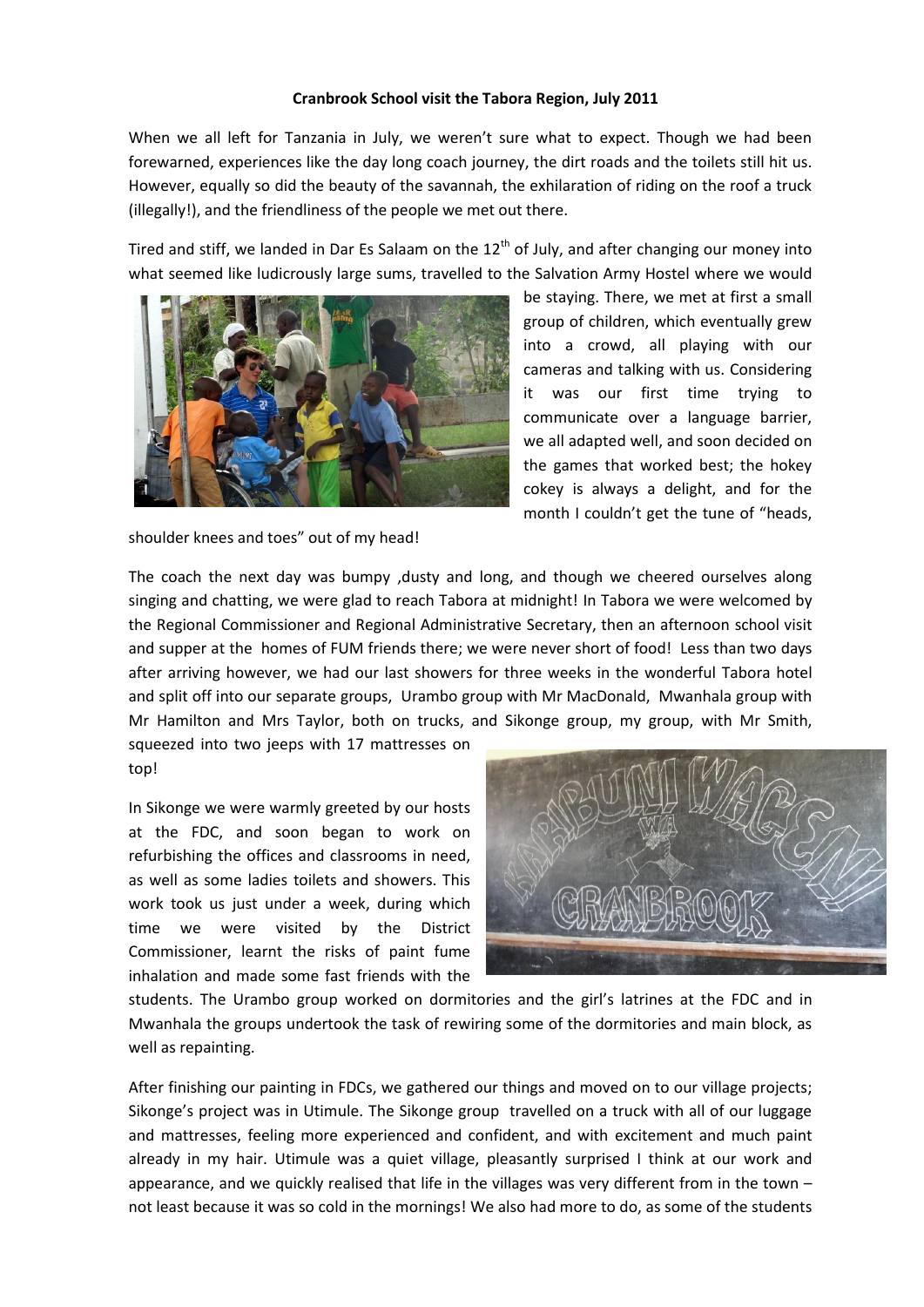from the FDC had come with us and we planned to re-floor several classrooms in the Primary school with concrete, repaint most, redecorate the outside of the buildings. This was a big task, but the whole group really worked hard to complete it, and although we spent considerable time cleaning before painting, we managed to paint a room a day, with walls, blackboards and windows fixed, later adding



murals in each room, planting shade trees and even repainting the marker stones each side of the paths. After work ended each day, we would often sit around a camp fire after supper, chatting and learning "Tanzania Tanzania", or go and have astronomy lessons with Mr Smith on the



football pitch. The Urambo group went to Ibambo where the clinic was unfortunately not ready for them to paint, mainly due to the lack of rains this year, so they undertook a similar project at the local primary school, specialising in scientific diagrams on the walls and lovely landscape murals. The Mwanhala group travelled to Mbooga where they completely refurbished the Clinic and Dispensary; the same clinic that a group in 1999 had helped to build.

These projects completed we (the Sikonge Group) returned to our FDC for our grand farewell. It was a really emotional evening actually, as we all gave gifts to the people who had looked after us, like

Mama Kuliama, received kangas and shirts from our hosts, and said goodbye to the friends we had made. The Sikonge and Urambo groups then travelled to the Mwanhala FDC (after the Urambo group had had a similar ceremony of their own, in which the girls received some lovely homemade dresses and the boys received Tanzanian shirts), for the last big celebration of our visit, and possibly Mr Smith's last ever visit to Tanzania with Cranbrook School. This party



was long, vibrant and involved quite a lot of singing and dancing, and was, we all hoped, an excellent last hurrah for Mr Smith.